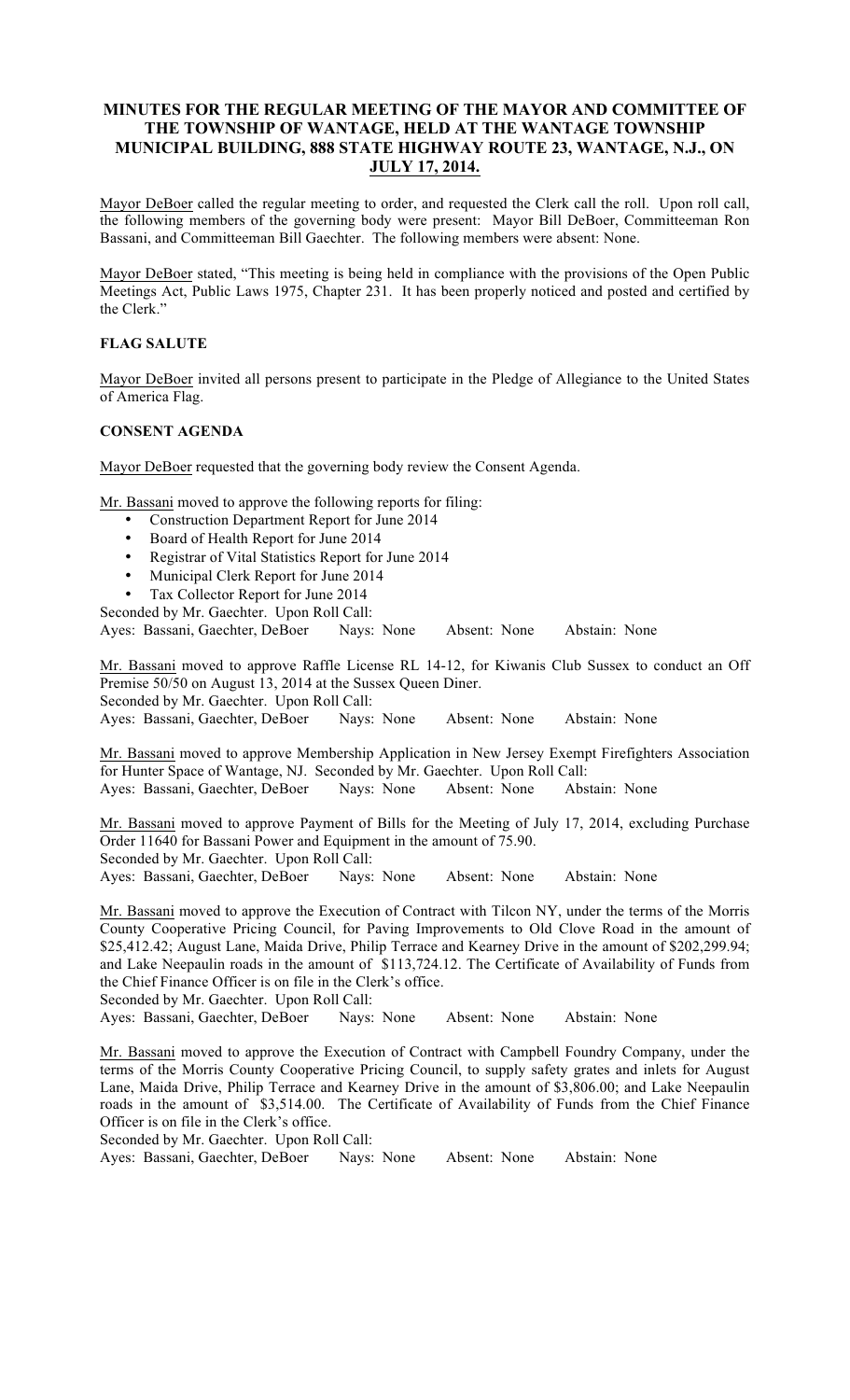# PAGE TWO OF THE MINUTES FOR THE MEETING OF JULY 17, 2014

### CONSENT AGENDA, Continued

| Mr. Bassani moved to approve the Execution of Contract with Denville Line Painting, under the terms of<br>the Morris County Cooperative Pricing Council, to provide Line Striping for Improvements to Old Clove<br>Road in the amount of \$168.00; August Lane, Maida Drive, Philip Terrace and Kearney Drive in the<br>amount of \$525.00; and Lake Neepaulin roads in the amount of \$288.00. The Certificate of Availability<br>of Funds from the Chief Finance Officer is on file in the Clerk's office.<br>Seconded by Mr. Gaechter. Upon Roll Call:                                                                                                                                                                                                                                                                                                                                                                                                                                                                                                                                                                                                                                                                                                                                                                                                                                                                                                                                                                                                                                                                                                                                                                                                                                                                                       |            |                         |              |  |               |  |  |  |
|-------------------------------------------------------------------------------------------------------------------------------------------------------------------------------------------------------------------------------------------------------------------------------------------------------------------------------------------------------------------------------------------------------------------------------------------------------------------------------------------------------------------------------------------------------------------------------------------------------------------------------------------------------------------------------------------------------------------------------------------------------------------------------------------------------------------------------------------------------------------------------------------------------------------------------------------------------------------------------------------------------------------------------------------------------------------------------------------------------------------------------------------------------------------------------------------------------------------------------------------------------------------------------------------------------------------------------------------------------------------------------------------------------------------------------------------------------------------------------------------------------------------------------------------------------------------------------------------------------------------------------------------------------------------------------------------------------------------------------------------------------------------------------------------------------------------------------------------------|------------|-------------------------|--------------|--|---------------|--|--|--|
| Ayes: Bassani, Gaechter, DeBoer                                                                                                                                                                                                                                                                                                                                                                                                                                                                                                                                                                                                                                                                                                                                                                                                                                                                                                                                                                                                                                                                                                                                                                                                                                                                                                                                                                                                                                                                                                                                                                                                                                                                                                                                                                                                                 | Nays: None |                         | Absent: None |  | Abstain: None |  |  |  |
| Mr. Bassani moved to authorize Patrick Stefanelli to serve as Acting Temporary Plumbing Sub Code<br>Official effective July 8, 2014 through August 8, 2014.<br>Seconded by Mr. Gaechter. Upon Roll Call:                                                                                                                                                                                                                                                                                                                                                                                                                                                                                                                                                                                                                                                                                                                                                                                                                                                                                                                                                                                                                                                                                                                                                                                                                                                                                                                                                                                                                                                                                                                                                                                                                                        |            |                         |              |  |               |  |  |  |
| Ayes: Bassani, Gaechter, DeBoer Nays: None                                                                                                                                                                                                                                                                                                                                                                                                                                                                                                                                                                                                                                                                                                                                                                                                                                                                                                                                                                                                                                                                                                                                                                                                                                                                                                                                                                                                                                                                                                                                                                                                                                                                                                                                                                                                      |            |                         | Absent: None |  | Abstain: None |  |  |  |
| Mr. Bassani moved to authorize a waiver of Developer Fee for Block 125 Lot 3.03 under the terms of<br>NJAC 5:97-2.5, dealing with situations of rebuilding a home after a fire.<br>Seconded by Mr. Gaechter. Upon Roll Call:                                                                                                                                                                                                                                                                                                                                                                                                                                                                                                                                                                                                                                                                                                                                                                                                                                                                                                                                                                                                                                                                                                                                                                                                                                                                                                                                                                                                                                                                                                                                                                                                                    |            |                         |              |  |               |  |  |  |
| Ayes: Bassani, Gaechter, DeBoer                                                                                                                                                                                                                                                                                                                                                                                                                                                                                                                                                                                                                                                                                                                                                                                                                                                                                                                                                                                                                                                                                                                                                                                                                                                                                                                                                                                                                                                                                                                                                                                                                                                                                                                                                                                                                 | Nays: None |                         | Absent: None |  | Abstain: None |  |  |  |
| Mr. Bassani moved to authorize the refund of:<br>\$12,896.19 to M & V Liens, Block 52 Lot 4 for tax sale certificate 13-24<br>\$12,559.29 to US Bank, Block 156 Lot 1.04 for tax sale certificate 13-48<br>\$11,200.00 to US Bank, Block 156 Lot 1.04 for tax sale premium<br>\$172.54 to Jayne Konkol, Block 150 Lot 23.03 for tax overpayment<br>Seconded by Mr. Gaechter. Upon Roll Call:                                                                                                                                                                                                                                                                                                                                                                                                                                                                                                                                                                                                                                                                                                                                                                                                                                                                                                                                                                                                                                                                                                                                                                                                                                                                                                                                                                                                                                                    |            |                         |              |  |               |  |  |  |
| Ayes: Bassani, Gaechter, DeBoer                                                                                                                                                                                                                                                                                                                                                                                                                                                                                                                                                                                                                                                                                                                                                                                                                                                                                                                                                                                                                                                                                                                                                                                                                                                                                                                                                                                                                                                                                                                                                                                                                                                                                                                                                                                                                 | Nays: None |                         | Absent: None |  | Abstain: None |  |  |  |
| Mr. Bassani moved to authorize reimbursement of \$50.00 for a vendor's fee for Wantage Day submitted<br>in error, to Keith Anson, Highland Lakes, NJ. Seconded by Mr. Gaechter. Upon Roll Call:<br>Ayes: Bassani, Gaechter, DeBoer                                                                                                                                                                                                                                                                                                                                                                                                                                                                                                                                                                                                                                                                                                                                                                                                                                                                                                                                                                                                                                                                                                                                                                                                                                                                                                                                                                                                                                                                                                                                                                                                              |            | Nays: None Absent: None |              |  | Abstain: None |  |  |  |
| Mr. Bassani moved to approve a Resolution Opposing Expansion of Federal Controls Under Clean Water                                                                                                                                                                                                                                                                                                                                                                                                                                                                                                                                                                                                                                                                                                                                                                                                                                                                                                                                                                                                                                                                                                                                                                                                                                                                                                                                                                                                                                                                                                                                                                                                                                                                                                                                              |            |                         |              |  |               |  |  |  |
| Act, as follows:<br>WHEREAS, the U.S. Environmental Protection Agency (EPA) and the Army Corps of Engineers (Corps.) have released<br>a 371 page draft regulation for Definition of Waters of the U.S. under the Clean Water Act; and<br>WHEREAS, both agencies are seeking a rule change to give the federal government more authority by expanding the<br>definition of "navigable waters" in the Clean Water Act; and<br>WHEREAS, the rule change proposed by the EPA and the Corps would subject almost all physical areas with a<br>connection to downstream navigable waters, including features such as ditches, natural or man-made ponds, and flood<br>plains, to the jurisdiction of the Clean Water Act; and<br>WHEREAS, the proposed rule change, if adopted, will cause significant harm to local farmers, stall the development of<br>businesses, take control of land use for sustainable food production out of our local providers' hands, and negatively<br>impact County-owned and maintained infrastructure such as roadside ditches and flood control channels; and<br>WHEREAS, the cost to our farms, municipalities and taxpayers will pose yet another undue economic burden; and<br>WHEREAS, it is impractical for the federal government to regulate every ditch, pond and rain puddle that may have<br>some tenuous connection, miles away, to a body of water currently defined as "navigable",<br>NOW, THEREFORE, BE IT RESOLVED that the Mayor and Committee of Wantage Township hereby strongly<br>opposes the EPA and Corps expansion of the Clean Water Act, as proposed; and<br>BE IT FURTHER RESOLVED that three (3) copies of this Resolution be forwarded to "Water Docket, Environmental<br>Protection Agency, Mail Code 2822T, 1200 Pennsylvania Avenue NW, Washington, D.C. 20460, Attention: Docket ID |            |                         |              |  |               |  |  |  |
| NO EPA-HQ-OW-2011-0880; and<br>DE IT EUDTHED DECOUVED that copies of this Besolution be forwarded to the Henerald Chris Christie. Governor                                                                                                                                                                                                                                                                                                                                                                                                                                                                                                                                                                                                                                                                                                                                                                                                                                                                                                                                                                                                                                                                                                                                                                                                                                                                                                                                                                                                                                                                                                                                                                                                                                                                                                      |            |                         |              |  |               |  |  |  |

BE IT FURTHER RESOLVED that copies of this Resolution be forwarded to the Honorable Chris Christie - Governor of the State of New Jersey; the Honorable Robert Menendez - U.S Senator; the Honorable Corey Booker - U.S. Senator; the Honorable E. Scott Garrett U.S. Representative, 5th Congressional District; the Honorable Steven Oroho, State Senator, 24th Legislative District; the Honorable Alison McHose Assembly Representative, 24th Legislative District; the Honorable Parker

Space - Assembly Representative, 24th Legislative District; the New Jersey League of Municipalities and the 24 municipalities of Sussex County.

Seconded by Mr. Gaechter. Upon Roll Call:

Ayes: Bassani, Gaechter, DeBoer Nays: None Absent: None Abstain: None

### BILL LIST Continued

Mr. Gaechter moved to approve the Purchase Order 11640 for Bassani Power and Equipment in the amount of \$75.90. The motion was seconded by Mayor DeBoer. Mr. Bassani excused himself from participation in this matter, and cast no vote. Upon roll call,<br>Ayes: Gaechter, DeBoer Nays: None Absent: None

Ayes: Gaechter, DeBoer Nays: None Absent: None Abstain: None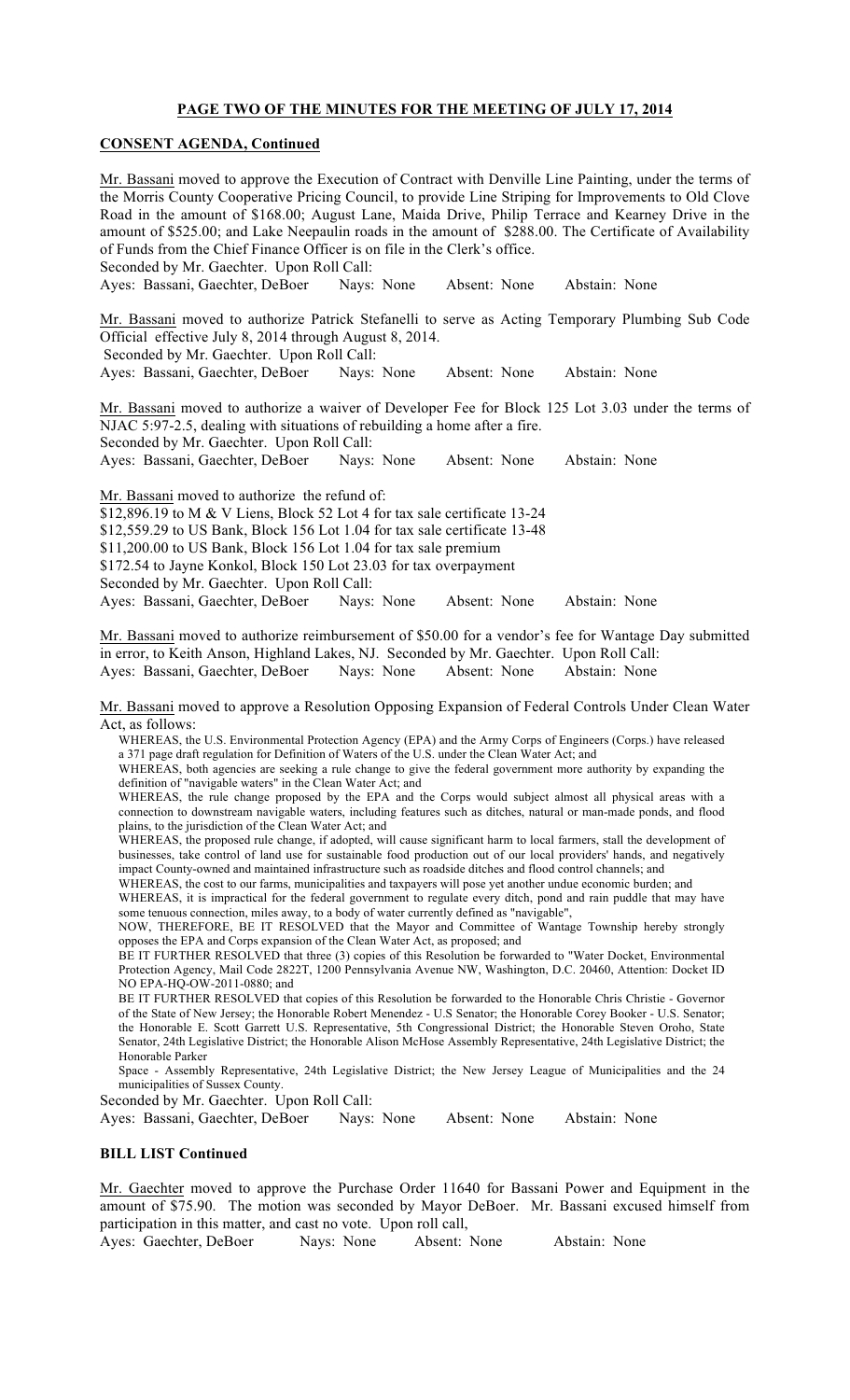### PAGE THREE OF THE MINUTES FOR THE MEETING OF JULY 17, 2014

#### ADMINISTRATOR'S REPORT

Mr. Doherty requested the governing body adopt a resolution acknowledging receipt of the Report of Audit for the Year 2013.

#### Audit

Mr. Bassani moved to adopt the following Resolution:

WHEREAS, N.J.S.A. 40A:5-4 requires the governing body of every local unit to have made an annual audit of its books, accounts and financial transactions, and

WHEREAS, The Annual; Report of Audit for the year 2013 has been filed by a Registered Municipal Accountant with the Municipal Clerk as per the requirements of N.J.S.A. 40A:5-6, and a copy has been received by each member of the governing body, and

WHEREAS, the Local Finance Board of the State of New Jersey is authorized to prescribe reports pertaining to local fiscal affairs, as per R.S. 52:27BB-34, and

WHEREAS, The Local Finance Board has promulgated a regulation requiring that the governing body of each municipality shall by resolution certify to the Local Finance Board of the State of New Jersey that all members of the governing body have reviewed, as a minimum, the sections of the annual audit entitled:

General Comments

Recommendations and, WHEREAS, the members of the governing body have personally reviewed as a minimum the Annual Report of Audit,

and specifically the sections of the Annual Audit entitled:

General Comments

Recommendations

as evidenced by the group affidavit form of the governing body, and WHEREAS, Such resolution of certification shall be adopted by the Governing Body no later than forty-five days after the receipt of the annual audit, as per the regulations of the Local Finance Board, and

WHEREAS, All members of the governing body have received and have familiarized themselves with, at least, the

minimum requirements of the Local Finance Board of the State of New Jersey, as stated aforesaid and have subscribed to the affidavit, as provided by the Local Finance Board, and

WHEREAS, Failure to comply with the promulgations of the Local Finance Board of the State of New Jersey may subject the members of the local governing body to the penalty provisions of R.S. 52:27BB-52 to wit:

R.S. 52:27BB-52, "A local officer or member of a local governing body who, after a date fixed for compliance fails or refuses to obey an order of the director (Director of Local Government Services), under the provisions of this Article shall be guilty of a misdemeanor and, upon conviction, may be fined not more than one thousand dollars (\$1,000.00) or imprisoned for not more than one year, or both, in addition shall forfeit his office".

NOW, THEREFORE, BE IT RESOLVED that the Township Committee of the Township of Wantage, hereby states that it has complied with the promulgation of Local Finance Board of the State of New Jersey dated July 30, 1968 and does hereby submit a certified copy of this resolution and the required affidavit to said Board to show evidence of said compliance. Seconded by Mr. Gaechter. Upon Roll Call:

Ayes: Bassani, Gaechter, DeBoer Nays: None Absent: None Abstain: None

#### August Meeting

Mr. Doherty inquired if the governing body wished to reschedule the August meeting date. Consensus was expressed to reschedule the meeting previously scheduled for August 14 to be held instead on August 21, 2014.

#### Rolling Hills Development Bond

Mr. Doherty presented a letter from Township Attorney Harold Pellow, recommending the Township Call the Bond on the Rolling Hills Development (former Toll Brothers) to obtain the money necessary to complete the outstanding, unfinished improvements required by the Land Use Board for that development.

Mr. Gaechter moved to authorize the Township Attorney to take all necessary actions to call Bond No. 1048631, in the amount of \$270,293.64, in accordance with the provisions of the Township Engineer letter dated July 17, 2014. Mr. Bassani seconded the motion. Upon Roll Call: Ayes: Bassani, Gaechter, DeBoer Nays: None Absent: None Abstain: None

#### Multi-Town Court

Mr. Doherty informed that several other municipalities have contacted him regarding the possibility of expanding the current 3-town court system. Mr. Doherty expressed a desire to update the governing body on this topic in closed executive session, under the exclusion provided in the Open Public Meetings Act for Negotiations.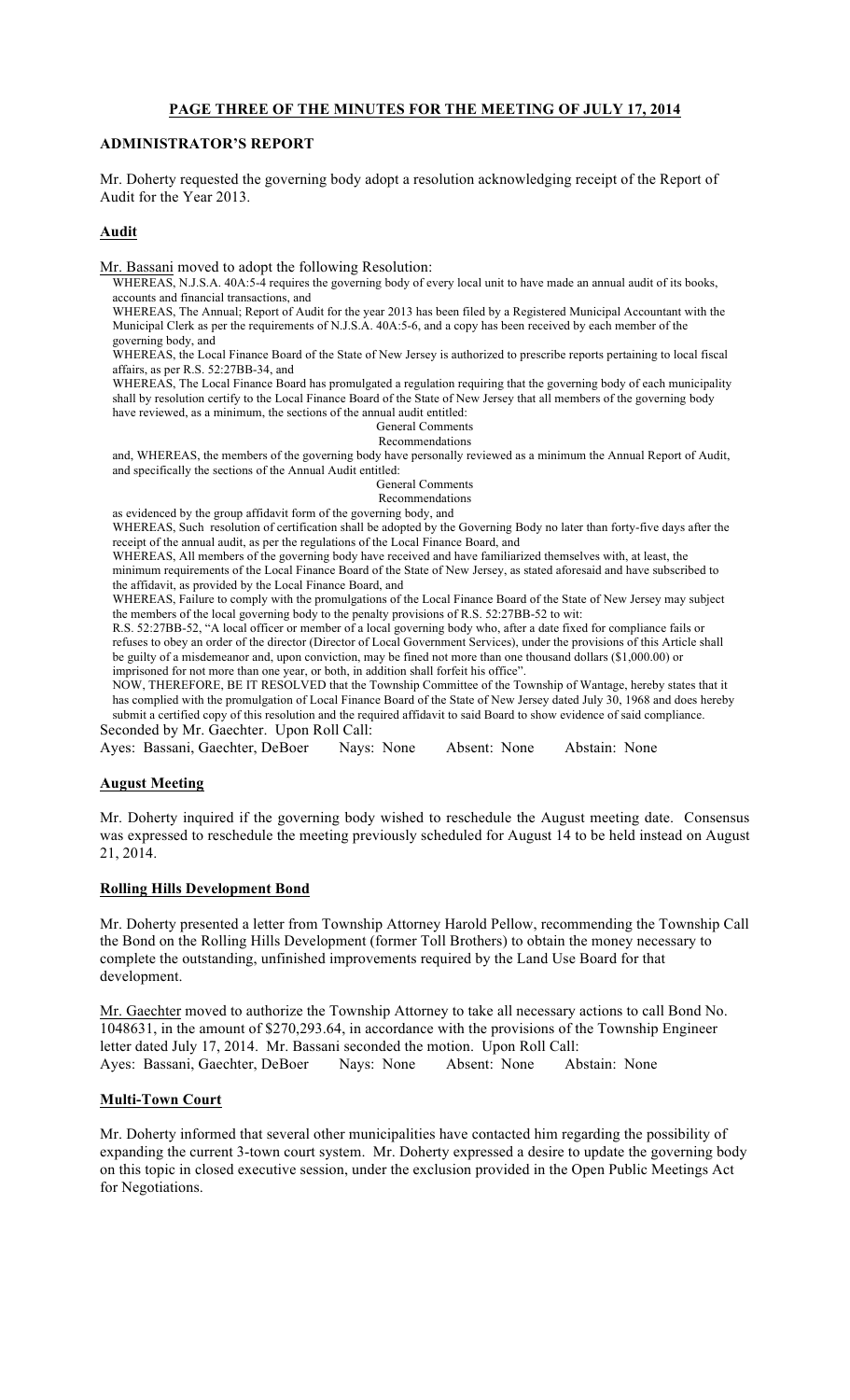## PAGE FOUR OF THE MINUTES FOR THE MEETING OF JULY 17, 2014

### ADMINISTRATOR REPORT, Continued

#### Colesville Parking Lot Improvement

Mr. Doherty informed that the bid opening for this project will take place on August 12, with the award of contract being made at the August meeting of the governing body, assuming the fully funded Ordinance for this purpose is adopted at the August meeting.

## Reardon Property Issue

Mr. Doherty presented a situation in which property owners on Hickory Lane found themselves in a situation of having inadvertently encroached upon a Township-owned lot next to their property by placement of a swimming pool and fencing. They desire to clear up this encroachment in order to sell their property with a clear title. Various options were explored regarding this issue. The governing body expressed a desire to review the situation on site before making a decision regarding what action to take. No further action was taken at this time.

#### ATTORNEY'S REPORT: None

### TOWNSHIP COMMITTEE REPORTS:

Committeeman Bassani offered an update report on the activities of the Open Space Advisory Committee (OSAC). Mr. Bassani explained that OSAC has been hard at work reviewing potential sites for open space preservation, and have reached a consensus that they would like the Township to seek a grant from NJDEP Green Acres that would provide up to \$35,000 for the possible acquisition of a lot on Berry Road, which is directly across the street from existing Woodbourne Park.

Mr. Gaechter moved to authorize the Administrator to send a letter to NJDEP Green Acres, seeking the funding grant explained by Mr. Bassani. Mayor DeBoer seconded the motion. Upon Roll Call: Ayes: Bassani, Gaechter, DeBoer Nays: None Absent: None Abstain: None

Mr. Bassani stated OSAC also was reviewing the viability of pursuing another tract of land on Route 519, which would be in close proximity to the Appalachian Trail. A meeting of OSAC is scheduled for the coming week and Mr. Bassani asked for permission for the Administrator to amend the above funding request to also include a request for \$400,000 grant toward the preservation of the Route 519 property if such is the recommendation of OSAC after they meet.

Mr. Gaechter moved to authorize the Administrator to send the amended letter to NJDEP Green Acres, seeking the additional funding grant explained by Mr. Bassani, if such is recommended by OSAC. Mayor DeBoer seconded the motion. Upon Roll Call:

Ayes: Bassani, Gaechter, DeBoer Nays: None Absent: None Abstain: None

### OLD BUSINESS:

### Volcanic Hill Road

Mr. Doherty reviewed the procedures to be followed for improvements to Volcanic Hill Road and implementation of the special assessment to pay for those improvements. No action was taken at this time.

#### Lake Neepaulin Issue

Mayor DeBoer read the following Mayor's Statement at this time:

### MAYOR'S STATEMENT

In April of this year, an attorney representing FOLN contacted the Wantage Township Attorney offering a reaction to the adjusted obligation of FOLN for the NJDEP Loan Repayment on the Dam project.

This attorney explained FOLN could not meet the financial obligation of the new special assessment plan, and therefore FOLN proposed to voluntarily relinquish ownership of Lake Neepaulin. This would set in motion already-established procedures for dealing with a default of the NJDEP loan payment by FOLN. The attorney stated FOLN did not envision pursuing legal action against the Township if certain understandings could be reached.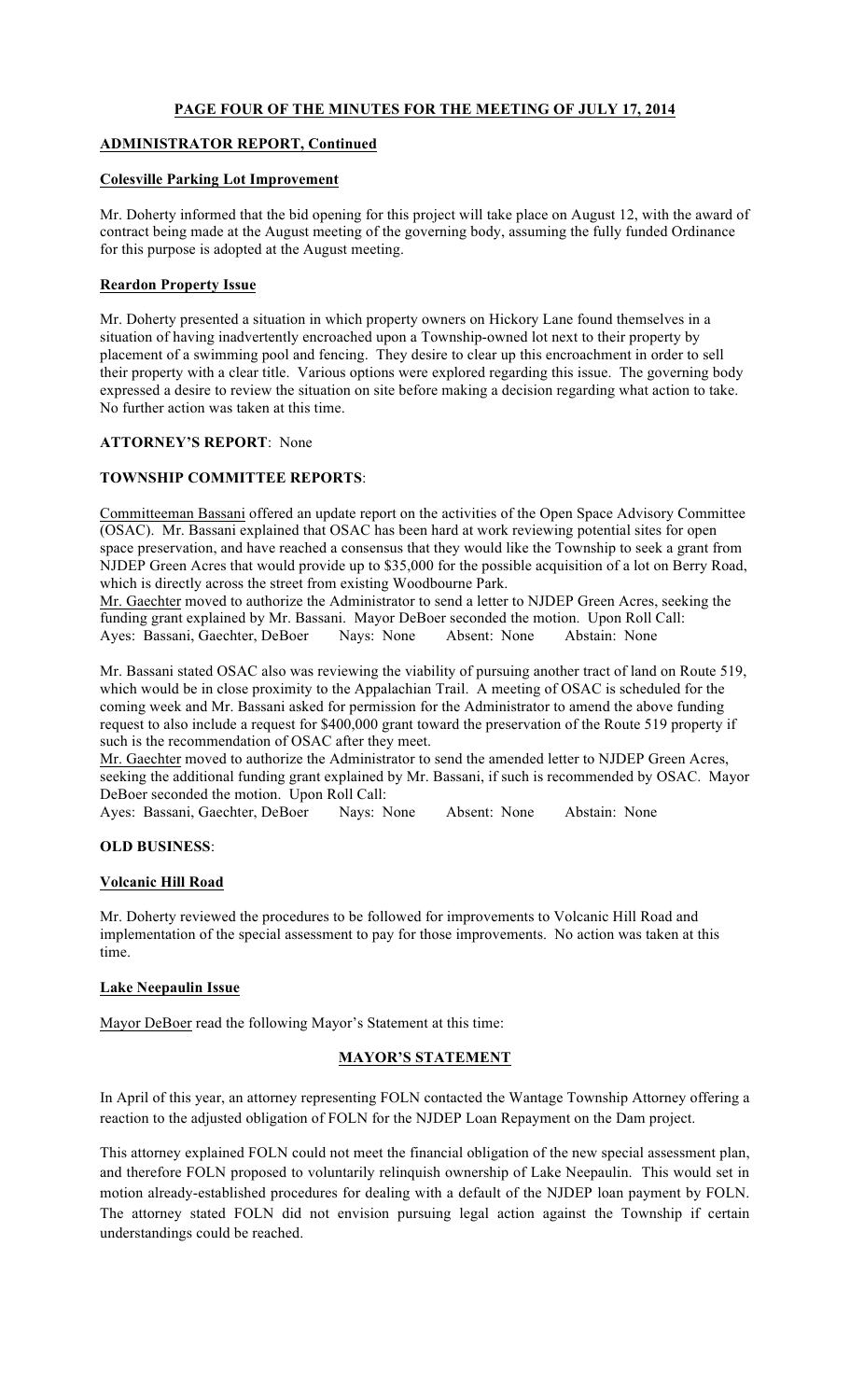## PAGE FIVE OF THE MINUTES FOR THE MEETING OF JULY 17, 2014

### OLD BUSINESS, Continued

### Mayor's Statement, Continued

The Township always stands prepared to defend its actions if and when necessary. But the best interests of the community are served if lawsuits can be avoided, so the Administrator and the Attorney have engaged in discussions with representatives of FOLN for this purpose.

From May through mid-June, discussions took place between the attorneys for FOLN and the Township, reviewing proposed wording of an agreement which would transfer ownership of the Lake to the Township.

The Administrator provided the governing body with various options for dealing with a situation in which ownership of the Lake, Beach and Dam were transferred to the Township, and for options to raise the money necessary to repay the NJDEP loan if and when the Township owns the lake.

The governing body met on June 12 and reviewed the status of this situation in closed executive session. Direction was provided at that time for desired changes in the proposed Turnover Agreement.

From Mid-June to Mid-July, the Administrator and the Attorney have worked with representatives of FOLN and their attorney with the goal of revising the Turnover Agreement into an acceptable final draft.

Two representatives of FOLN requested a meeting with the Mayor and the Administrator on July 9. I agreed to this request, as I would for any other Wantage citizen who wants to meet with their Mayor. The details of that meeting are available as a matter of public record, even though the meeting itself was a private conversation.

Tonight, the governing body will review the proposed final draft of the Turnover Agreement. If the wording proves acceptable, I shall recommend the Township take the following actions:

- 1) Introduce an Ordinance for acceptance of Ownership of Lake Neepaulin, to be introduced tonight and adopted at our August meeting. This Ordinance would, simultaneously, repeal Ordinance 2014-04, which authorized a special tax assessment for the Lake Neepaulin dam reconstruction project.
- 2) Plan on a closing to take place on or about September 1, 2014.
- 3) Adopt a Resolution for the Chief Finance Officer to prepare necessary amendments to the Wantage Township Budget, to incorporate the annual cost obligations of the NJDEP Loan Repayment as a Green Acres Loan repayment, which will be treated the same as all other Wantage Township NJDEP Green Acres Loans.
- 4) Adopt a resolution recognizing Lake Neepaulin and the Beach as a Wantage Township Municipal Park, and in accordance with existing Township Ordinances, directing the Recreation Commission to prepare a transition plan for handling future recreational programs, if any, and lake treatment and maintenance, and reporting to the governing body the anticipated budget impact of this plan by November 1, 2014, for review and approval for the coming year.
- 5) Authorize the Administrator to make full disclosure available for the entire municipal record of communications between him, members of the governing body, attorneys and FOLN representatives, with respect to this matter, commencing with the relevant portion of the Executive Session minutes of April 24, 2014, when this topic was first brought to the attention of the Township.

The governing body will enter into executive session tonight to discuss these matters, and action may be taken when we return from closed session.

Bill DeBoer, Mayor Township of Wantage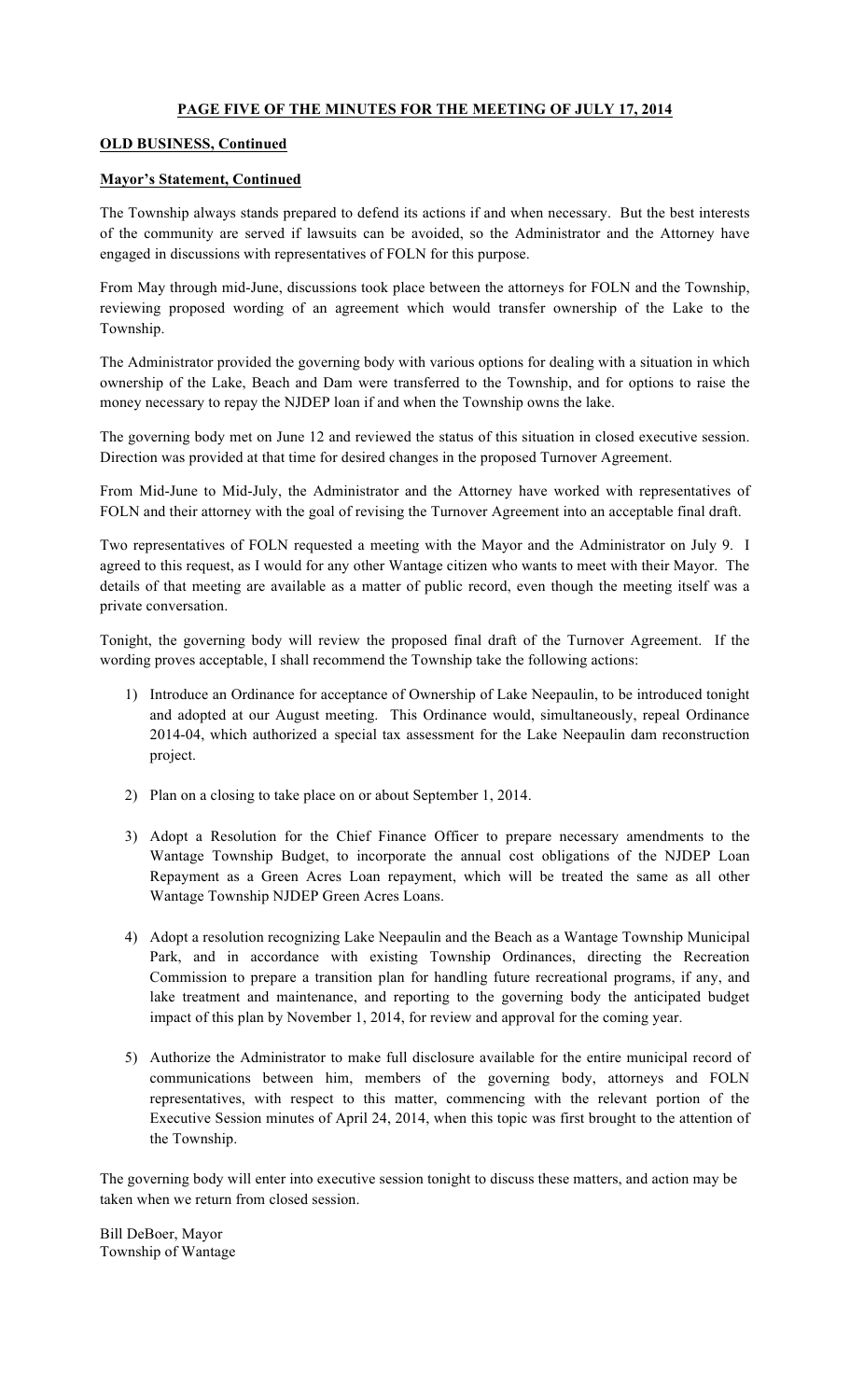## PAGE SIX OF THE MINUTES FOR THE MEETING OF JULY 17, 2014

### NEW BUSINESS:

## Re-Introduction of Bond Ordinance 2014-07: Purchase of Fire Truck and Road Improvements

Mr. Bassani moved to Re-introduce on first reading, Ordinance 2014-07, entitled "BOND ORDINANCE PROVIDING FOR VARIOUS CAPITAL IMPROVEMENTS IN AND BY THE TOWNSHIP OF WANTAGE, IN THE COUNTY OF SUSSEX, NEW JERSEY, APPROPRIATING \$1,209,600 THEREFOR AND AUTHORIZING THE ISSUANCE OF \$1,149,120 BONDS OR NOTES OF THE TOWNSHIP TO FINANCE PART OF THE COST THEREOF", with a final hearing date of August 21, 2014. The Supplemental Debt Statement is on file in the Clerk's office. Mr. Gaechter seconded the motion. Upon Roll Call: Ayes: Bassani, Gaechter, DeBoer Nays: None Absent: None Abstain: None

### Introduction of Ordinance 2014-14: Improvement to Colesville FD Parking Lot

Motion made by Mr. Bassani to introduce on first reading, Ordinance 2014-14, entitled "ORDINANCE APPROPRIATING THE SUM OF \$40,000 FOR THE IMPROVEMENT OF THE COLESVILLE FIRE DEPARTMENT PARKING LOT with a final hearing date scheduled for August 21, 2014. Mr. Gaechter seconded the motion. Upon Roll Call: Ayes: Bassani, Gaechter, DeBoer Nays: None Absent: None Abstain: None

### Resolution Clarifying Procedure For Submittal of Petitions

The governing body reviewed a proposed policy statement for submission of Petitions in Wantage Township. No action was taken on this matter at this time.

### Approval of Minutes

Mr. Bassani moved to adopt the minutes of the Regular Meeting and Executive Session of the Wantage Township governing body held on June 12, 2014.

Mr. Gaechter seconded the motion. Upon Roll Call:

Ayes: Bassani, Gaechter, DeBoer Nays: None Absent: None Abstain: None

Mr. Gaechter moved to adopt the minutes of the Wantage Township governing body Special Meeting held on June 25, 2014. Mayor DeBoer seconded the motion. Mr. Bassani excused himself from participation in this matter, and cast no vote. Upon roll call, Ayes: Gaechter, DeBoer Nays: None Absent: None Abstain: None

## CLOSED EXECUTIVE SESSION

Mr. Bassani made a motion to close the meeting in order to go into Executive Session. Attorney Glenn Kienz read the reasons for the public to be excluded from the Executive Session: WHEREAS, the Open Public Meetings Act, P. L. 1975, Chapter 231 permits the exclusion of the public from a meeting in certain circumstances; and

WHEREAS, this public body is of the opinion that such circumstances presently exist;

NOW, THEREFORE, BE IT RESOLVED, by the Mayor and Committee of the Township of Wantage, that the public shall be excluded from discussion of the following matter(s):

1) Negotiation of the terms of a potential Shared Services Agreement with Sussex Borough

2) Negotiations of the terms of a potential Shared Service Agreement for court services with Hampton, Green, Andover Borough and Fredon

3) Matters falling within the attorney-client privilege and potential litigation: Review and Consideration of the FOLN Response to the Township's Decision to Adjust Cost Responsibility for Repayment of NJDEP Loan on the dam at Lake Neepaulin

BE IT FURTHER RESOLVED that Minutes will be kept on file in the municipal clerk's office, and once the matter involving the confidentiality of the above no longer requires that confidentiality, then the minutes shall be made public.

Mr. Gaechter seconded the motion. Upon roll call,

|  | Ayes: Gaechter, DeBoer, Bassani | Nays: None | Absent: None | Abstain: None |
|--|---------------------------------|------------|--------------|---------------|
|--|---------------------------------|------------|--------------|---------------|

| After meeting in closed executive session, Mr. Bassani moved to return to open session. Mr. Gaechter |            |              |               |
|------------------------------------------------------------------------------------------------------|------------|--------------|---------------|
| seconded the motion. Upon roll call,                                                                 |            |              |               |
| Ayes: Gaechter, DeBoer, Bassani                                                                      | Navs: None | Absent: None | Abstain: None |